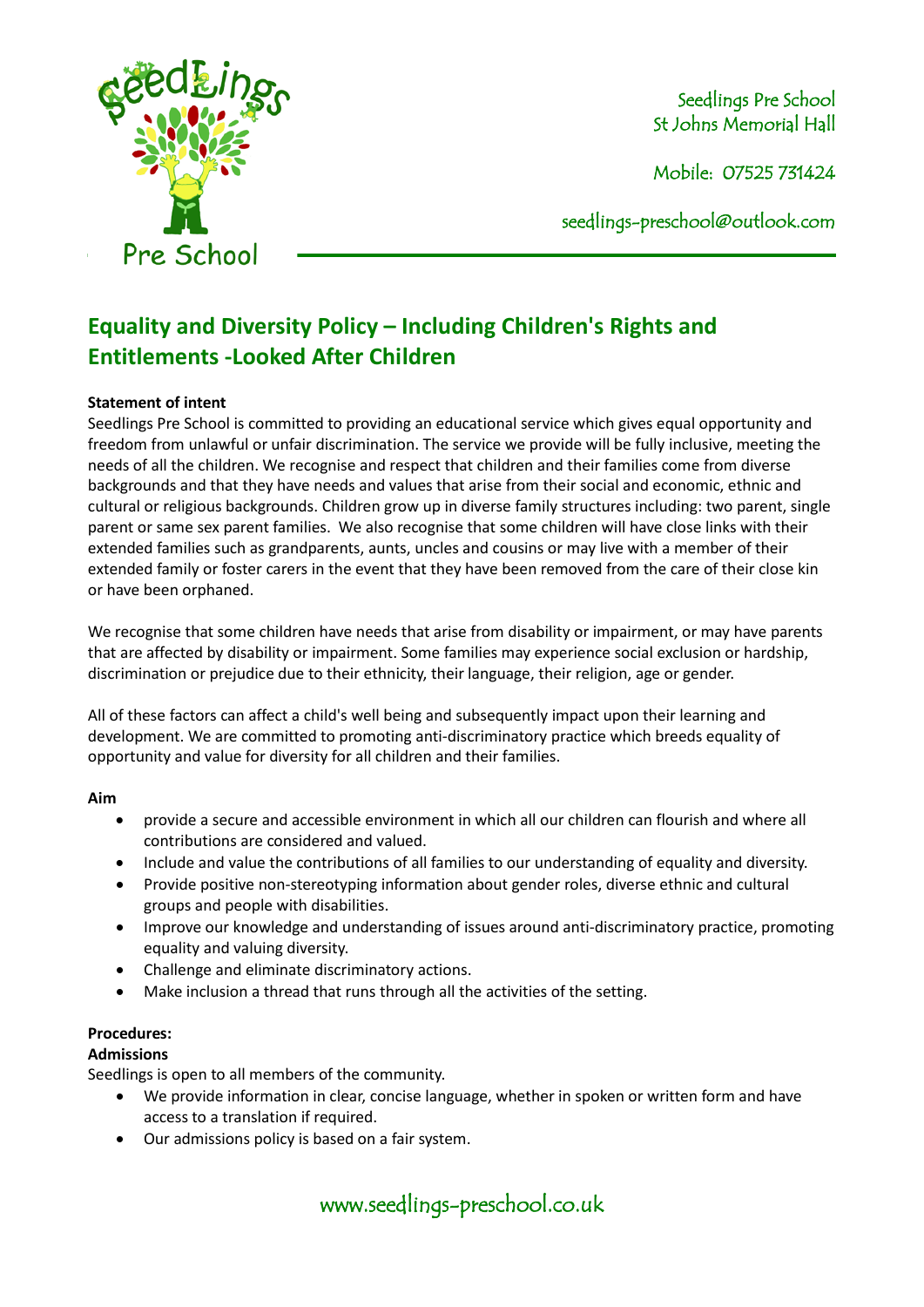

Mobile: 07525 731424

seedlings[-preschool@outlook.com](mailto:preschool@outlook.com)

- All parents are made aware of our equality and diversity policy.
- We will not discriminate against a child or their family, or prevent entry to our setting, on the basis of a protected characteristic as defined by the Equalities Act (2010). These are:
	- disability
	- race
	- gender reassignment
	- religion or belief
	- sex
	- sexual orientation
	- age
	- pregnancy and maternity
	- marriage and civil partnership
- We will not discriminate against a child with a disability or refuse a child entry to our setting because of any disability.
- We will put in place an action plan to ensure that people with impairments can participate successfully in the services offered by the setting and in the curriculum offered.
- We take action against any discriminatory behaviour by staff or parents.
	- direct discrimination someone is treated less favourably because of a protected characteristic e.g. preventing families of some racial groups from using the service
	- indirect discrimination someone is affected unfavourably by a general policy e.g. children must only speak English in the setting
	- association discriminating against someone who is associated with a person with a protected characteristic e.g. behaving unfavourably to someone who is married to a person from a different cultural background
	- perception discrimination on the basis that it is thought someone has a protected characteristic e.g. making assumptions about someone's sexual orientation because of their mannerisms or how they speak.
- Displaying of openly discriminatory and possibly offensive materials, name calling, or threatening behaviour are unacceptable on, or around, the premises and will be dealt with immediately and discreetly by asking the adult to stop using the unacceptable behaviour and inviting them to read and to act in accordance with the relevant policy statement and procedure. Failure to comply may lead to the adult being excluded from the premises.

#### **Employment**

- Posts are advertised and all applicants are judged against explicit and fair criteria.
- Applicants are welcome from all backgrounds and posts are open to all.
- We may use the exemption clauses of the Race Relations Act and the Sex Discrimination Act where this is necessary to enable the service to best meet the needs of the community.
- The applicant who best meets the criteria is offered the post, subject to references and checks by the Disclosure Barring Service. This ensures fairness in the selection process.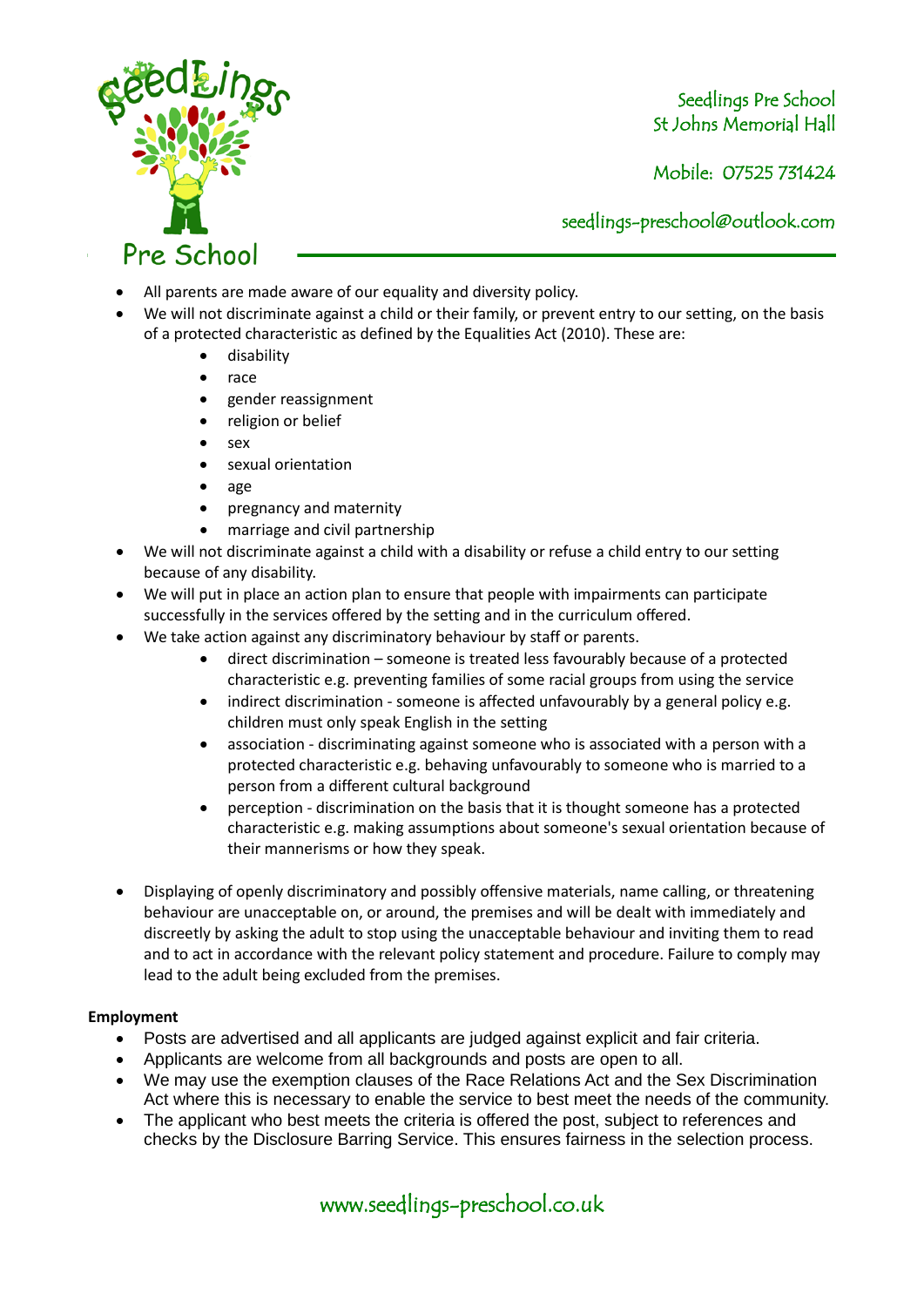

Mobile: 07525 731424

seedlings[-preschool@outlook.com](mailto:preschool@outlook.com)

- All job descriptions include a commitment to promoting equality and respecting diversity as part of their specifications.
- We review and monitor our application process to ensure that it is always fair and accessible to all.

### **Training**

- We continuously seek opportunities for staff and volunteers to undertake training to help them develop anti-discriminatory and inclusive practices.
- We review our practices regularly to ensure we are fully implementing our policy to provide equality, diversity and inclusion within the Pre School.

#### **Curriculum**

The curriculum offered in the setting encourages children to develop positive attitudes about themselves as well as to people who are different from themselves. It encourages children to empathise with others and to begin to develop the skills of critical thinking.

Our environment is as accessible as possible for all visitors and service users. If access to the settings is found to treat disabled children or adults less favourably, then we make reasonable adjustments to accommodate the needs of disabled children and adults. We do this by:

- making children feel valued and good about themselves
- ensuring that children have equality of access to learning
- recognising the different learning styles of girls and boys, making appropriate provision within the curriculum to ensure each child receives the widest possible opportunity to develop their skills and abilities
- positively reflecting the widest possible range of communities in the choice of resources
- avoiding stereotypes or derogatory images in the selection of books or other visual materials
- celebrating a wide range of festivals
- creating an environment of mutual respect and tolerance
- helping children to understand that discriminatory behaviour and remarks are hurtful and unacceptable
- ensuring that the curriculum offered is inclusive of children with special educational needs and children with disabilities
- differentiating the curriculum to meet children's special educational needs
- ensuring that children learning English as an additional language have full access to the curriculum and are supported in their learning
- ensuring that children speaking languages other than English are supported in the maintenance and development of their home languages.

#### **Valuing diversity in families**

- We welcome families from diverse backgrounds and lifestyles and look to work with all families in the setting.
- We work with families to ensure they are able to manage the financial commitments pre

www.seedlings-preschool.co.uk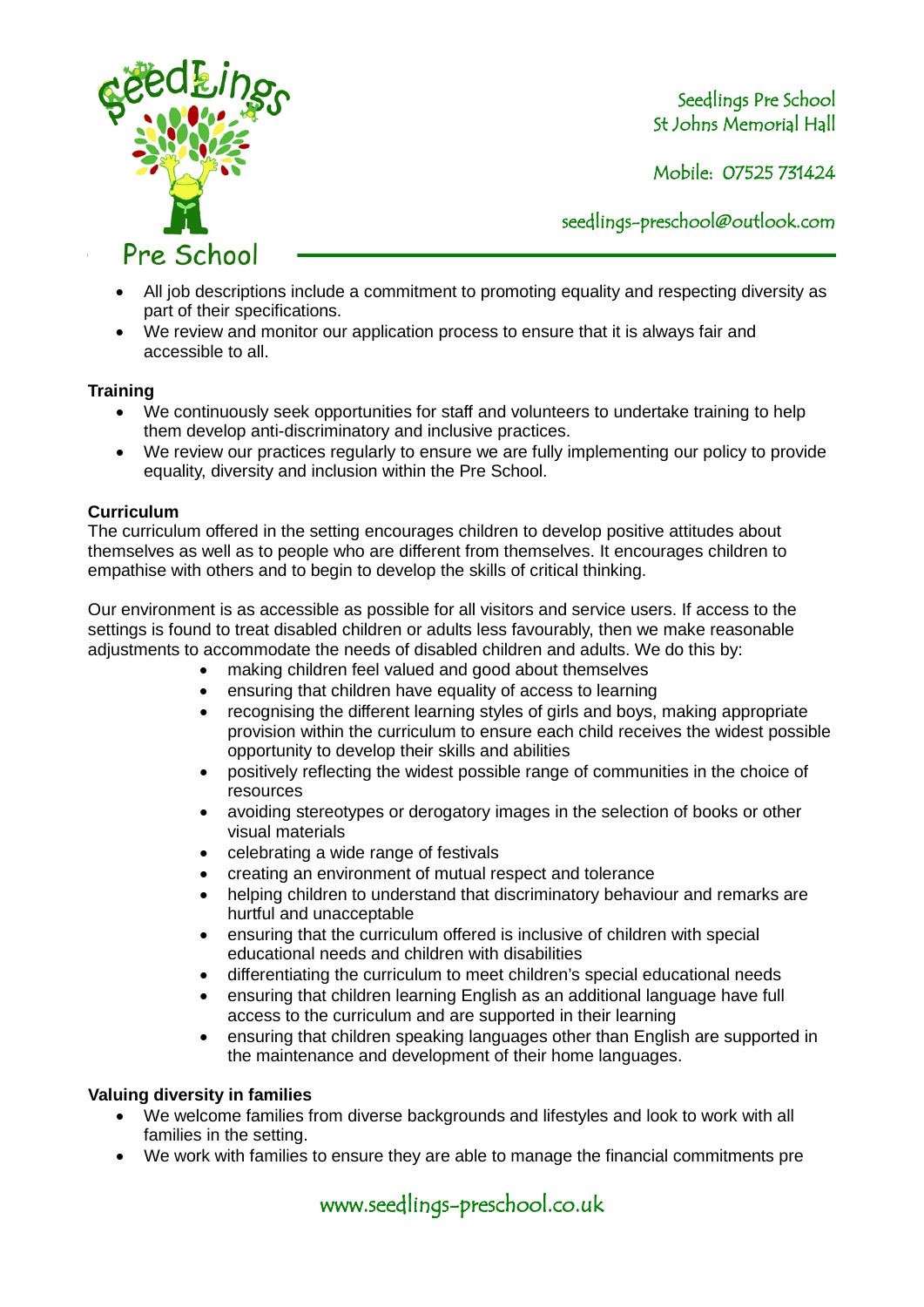

Mobile: 07525 731424

seedlings[-preschool@outlook.com](mailto:preschool@outlook.com)

school may involve and will arrange adjustments to the standard payment terms to support families who may struggle to pay on a termly basis.

- We encourage children to contribute stories of their everyday life to the setting.
- We encourage mothers, fathers and other carers to take part in the life of the setting and to contribute fully.
- For families who speak languages in addition to English, we will put measures in place ensure that everything at the pre school is accessible for them and the children feel comfortable and welcome.

#### **Food**

- We work in partnership with parents to ensure that the medical, cultural and dietary needs of children are met.
- We help children to learn about a range of food, and of cultural approaches to mealtimes and eating, and to respect the differences among them

#### **Meetings**

- Meetings are arranged to ensure that all families who wish to may be involved
- We positively encourage fathers to be involved in the setting, especially those fathers who do not live with the child.
- Information about meetings is communicated in a variety of ways written, verbal and in translation if required, to ensure that all mothers and fathers have information about and access to the meetings.

#### **Monitoring and reviewing**

So that our policies and procedures remain effective, we monitor and review them annually to ensure our strategies meets the overall aims to promote equality, inclusion and to value diversity.

We provide a complaints procedure and a complaints summary record for parents to see.

# **Looked After Children**

We are committed to providing quality provision based on equality of opportunity for all children and their families. All staff in our provision are committed to doing all they can to enable 'looked after' children in their care to achieve and reach their full potential.

Children become 'looked after' if they have either been taken into care by the local authority, or have been accommodated by the local authority (a voluntary care arrangement). Most looked after children will be living in foster homes, but a smaller number may be in a children's home, living with a relative or even placed back home with their natural parent(s).

We recognise that children who are being looked after have often experienced traumatic situations; physical, emotional or sexual abuse or neglect. However, we also recognise that not all looked after children have experienced abuse and that there are a range of reasons for children to be taken in to the care of the local authority. Whatever the reason, a child's separation from their

# www.seedlings-preschool.co.uk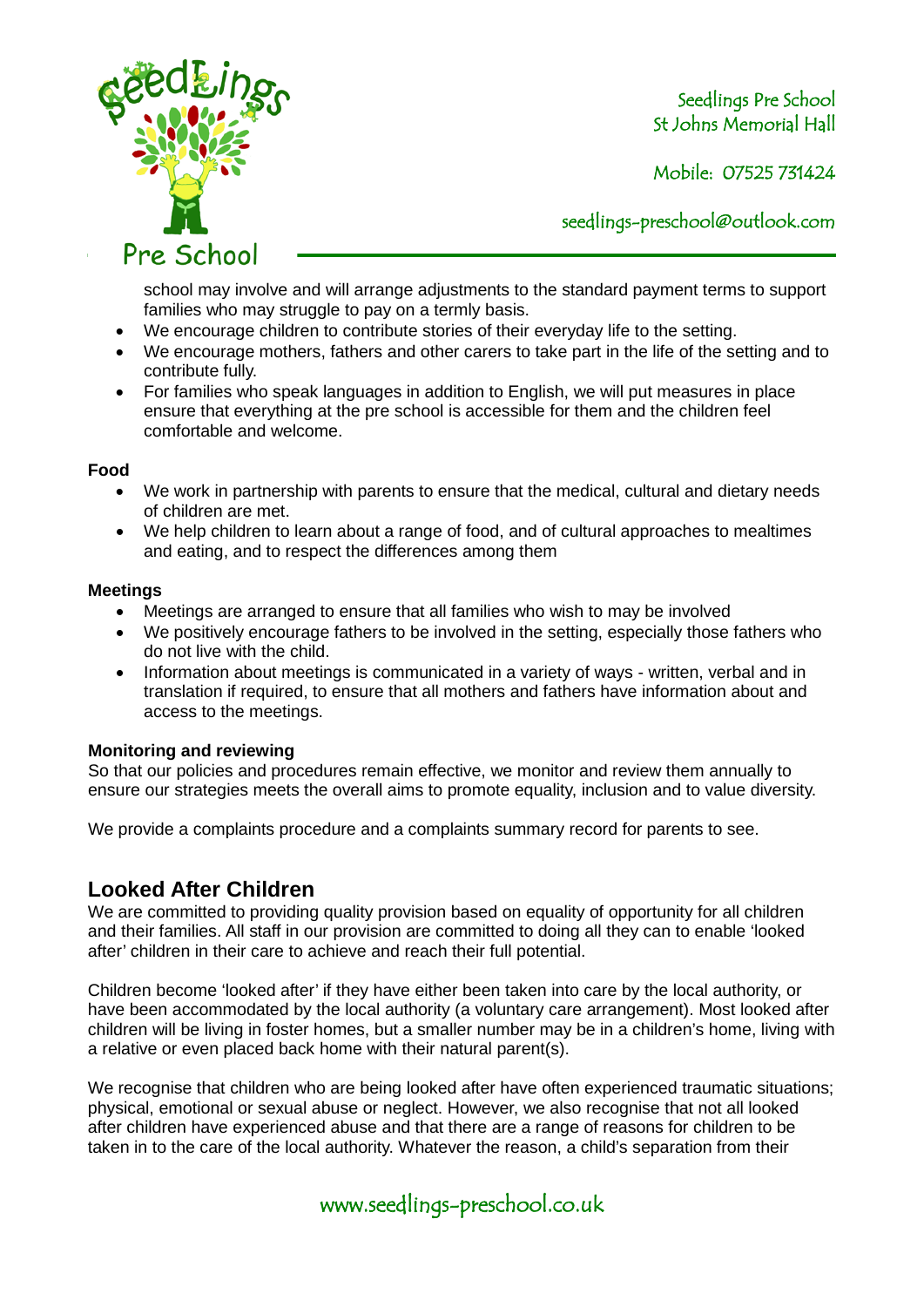

Mobile: 07525 731424

seedlings[-preschool@outlook.com](mailto:preschool@outlook.com)

home and family signifies a disruption in their lives that has an impact on their emotional well being. Most local authorities do not place children under five with foster carers who work outside the home; however, there are instances when this does occur or where the child has been placed with another family member who works.

We place emphasis on promoting children's right to be strong, resilient and listened to. Our policy and practice guidelines for looked after children are based on two important concepts, attachment and resilience. The basis of this is to promote secure attachments in children's lives, as the foundation for resilience. These aspects of well being underpin the child's responsiveness to learning and enable the development of positive dispositions for learning. For young children to get the most out of educational opportunities they need to be settled enough with their carer to be able to cope with further separation, a new environment and new expectations made upon them.

#### **Principles**

- The term 'looked after child' denotes a child's current legal status; this term is never used to categorise a child as standing out from others. We do not refer to such a child using acronyms such as LAC.
- Where a child who normally attends our setting is taken into care and is cared for by a local foster carer, we will continue to offer the placement for the child.

#### **Procedures**

- The designated person for looked after children is the designated child protection coordinator.
- Every child is allocated a key person before they start and this is no different for a looked after child. The designated person ensures the key person has the information, support and training necessary to meet the looked after child's needs.
- The designated person and the key person liaise with agencies, professionals and practitioners involved with the child and his or her family and ensure that appropriate information is gained and shared.
- The setting recognises the role of the local authority children's social care department as the child's 'corporate parent' and the key agency in determining what takes place with the child. Nothing changes, especially with regard to the birth parent's or foster carer's role in relation to the setting, without prior discussion and agreement with the child's social worker.
- At the start of a placement there is a professionals meeting to determine the objectives of the placement and draw up a care plan that incorporates the child's learning needs. This plan is reviewed after two weeks, six weeks and three months. Thereafter at three to six monthly intervals.
- The care plan needs to consider issues for the child such as:
	- their emotional needs and how they are to be met
	- how any emotional issues and problems that affect behaviour are to be managed
	- their sense of self, culture, language(s) and identity and how this is to be supported
	- their need for sociability and friendship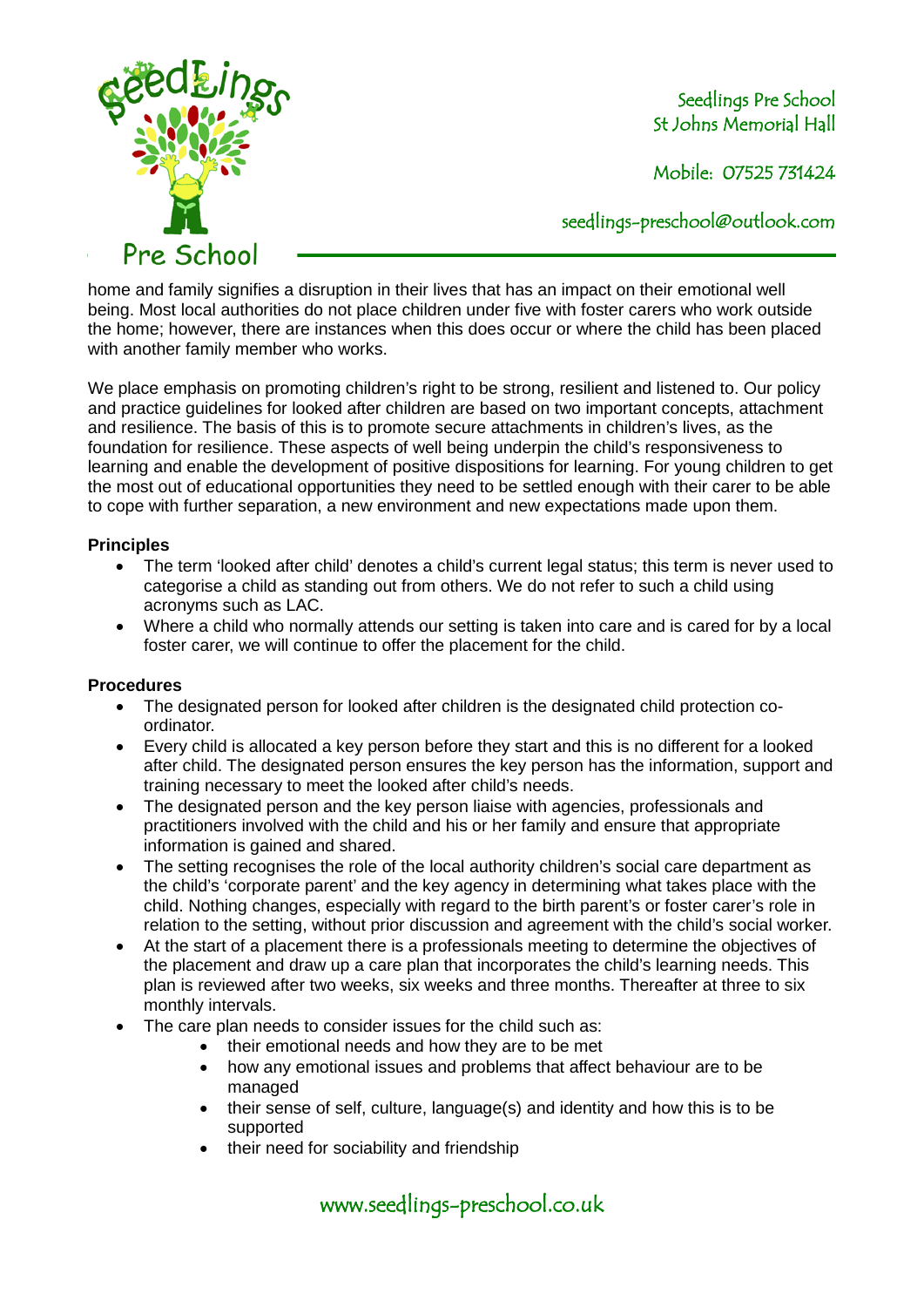

Mobile: 07525 731424

seedlings[-preschool@outlook.com](mailto:preschool@outlook.com)

- their interests and abilities and possible learning journey pathway
- how any special needs will be supported.
- In addition the care plan will also consider:
	- how information will be shared with the foster carer and local authority (as the 'corporate parent') as well as what information is shared with whom and how it will be recorded and stored
	- what contact the child has with his/her birth parent(s) and what arrangements will be in place for supervised contact. If this is to be at the setting, when, where and what form the contact will take will be discussed and agreed
	- what written reporting is required
	- wherever possible, and where the plan is for the child's return home, the birth parent(s) should be involved in planning
	- with the social worker's agreement, and as part of the plan, the birth parent(s) should be involved in the setting's activities that include parents, such as outings and fun days etc alongside the foster carer.
- The settling in process for the child is agreed. It should be the same as for any other child, with the foster carer taking the place of the parent, unless otherwise agreed. It is even more important that the 'proximity' stage is followed until it is visible that the child has formed a sufficient relationship with his or her key person for them to act as a 'secure base' to allow the gradual separation from the foster carer. This process may take longer in some cases, so time needs to be allowed for it to take place without causing further distress or anxiety to the child.
- In the first two weeks after settling in, the child's well being is the focus of observation, their sociability and their ability to manage their feelings with or without support.
- Further observations about communication, interests and abilities will be noted to firm a picture of the whole child in relation to the Early Years Foundation Stage prime and specific areas of learning and development.
- Concerns about the child will be noted in the child's file and discussed with the foster carer.
- If the concerns are about the foster carer's treatment of the child, or if abuse is suspected, these are recorded in the child's file and reported to the child's social care worker according to the setting's safeguarding children procedure.
- Regular contact should be maintained with the social worker through planned meetings that will include the foster carer.
- The transition to school will be handled sensitively. The designated person and/or the child's key person will liaise with the school, passing on relevant information and documentation with the agreement of the looked after child's birth parents.

#### **Further guidance**

Guidance on the Education of Children and Young People in Public Care (DfEE 2000) Who Does What: How Social Workers and Carers can Support the Education of Looked After Children (DfES 2005)

Supporting Looked After Learners - A Practical Guide for School Governors (DfES 2006)

# **Children's rights and entitlements**

www.seedlings-preschool.co.uk

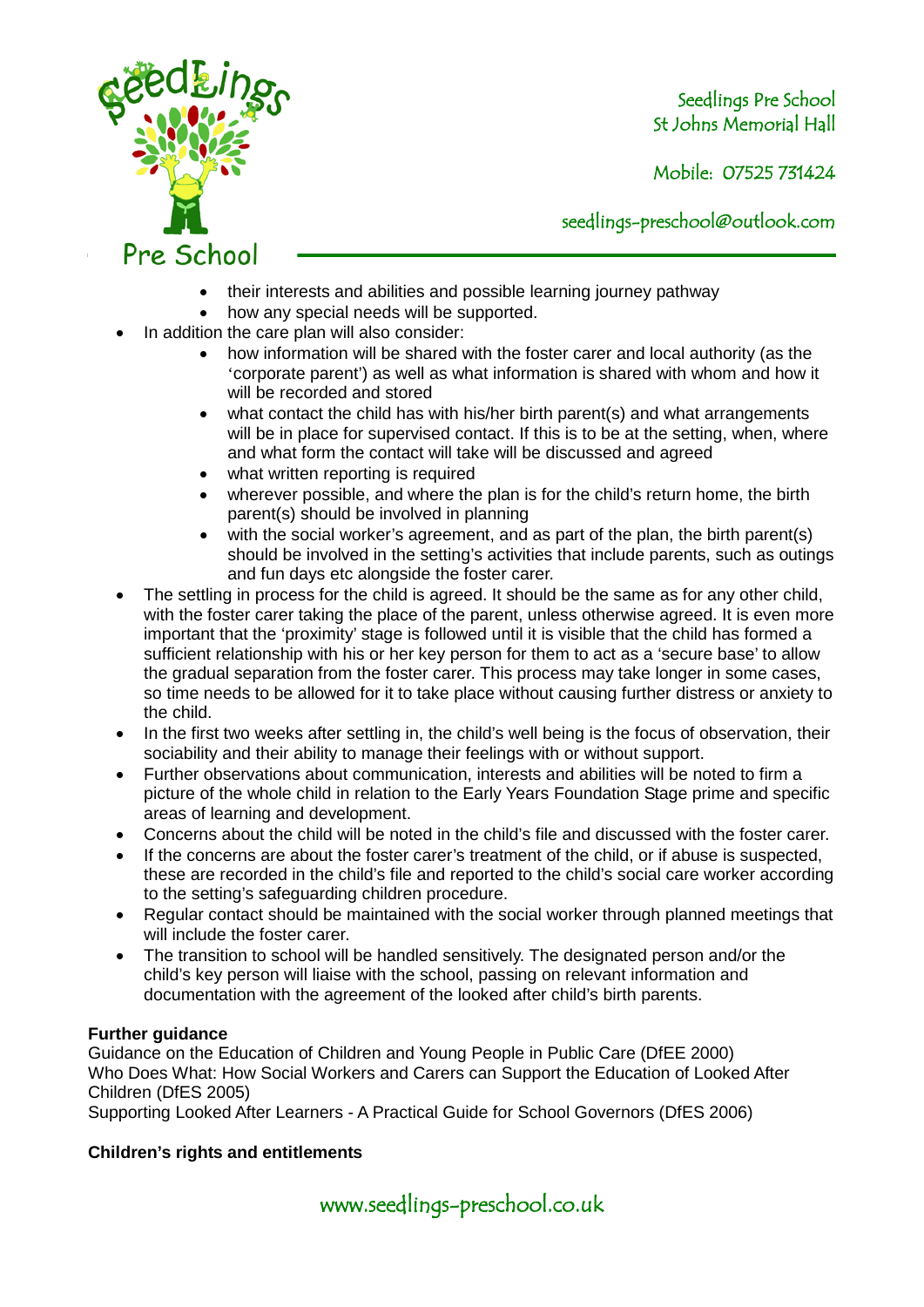

Mobile: 07525 731424

seedlings[-preschool@outlook.com](mailto:preschool@outlook.com)

Pre School

- We promote children's right to be strong, resilient and listened to by creating an environment in our setting that encourages children to develop a positive self image, which includes their heritage arising from their colour and ethnicity, their languages spoken at home, their religious beliefs, cultural traditions and home background.
- We promote children's right to be strong, resilient and listened to by encouraging children to develop a sense of autonomy and independence.
- We promote children's right to be strong, resilient and listened to by enabling children to have the self confidence and the vocabulary to resist inappropriate approaches.
- We help children to establish and sustain satisfying relationships within their families, with peers, and with other adults.
- We work with parents to build their understanding of, and commitment to, the principles of safeguarding all our children.

### **What it means to promote children's rights and entitlements to be 'strong, resilient and listened to'**

To be strong means to be:

- secure in their foremost attachment relationships, where they are loved and cared for by at least one person who is able to offer consistent, positive and unconditional regard and who can be relied on
- safe and valued as individuals in their families and in relationships beyond the family, such as day care or school
- self assured and form a positive sense of themselves including all aspects of their identity and heritage
- included equally and belong in early years settings and in community life
- confident in abilities and proud of their achievements
- progressing optimally in all aspects of their development and learning
- part of a peer group in which to learn to negotiate, develop social skills and identity as global citizens, respecting the rights of others in a diverse world
- able to represent themselves and participate in aspects of service delivery that affects them, as well as aspects of key decisions that affect their lives.

To be resilient means to:

- be sure of their self worth and dignity
- be able to be assertive and state their needs effectively
- be able to overcome difficulties and problems
- be positive in their outlook on life
- be able to cope with challenge and change
- have a sense of justice towards themselves and others
- develop a sense of responsibility towards themselves and others
- be able to represent themselves and others in key decision making processes.

To be listened to means:

• adults who are close to children recognise their need and right to express and